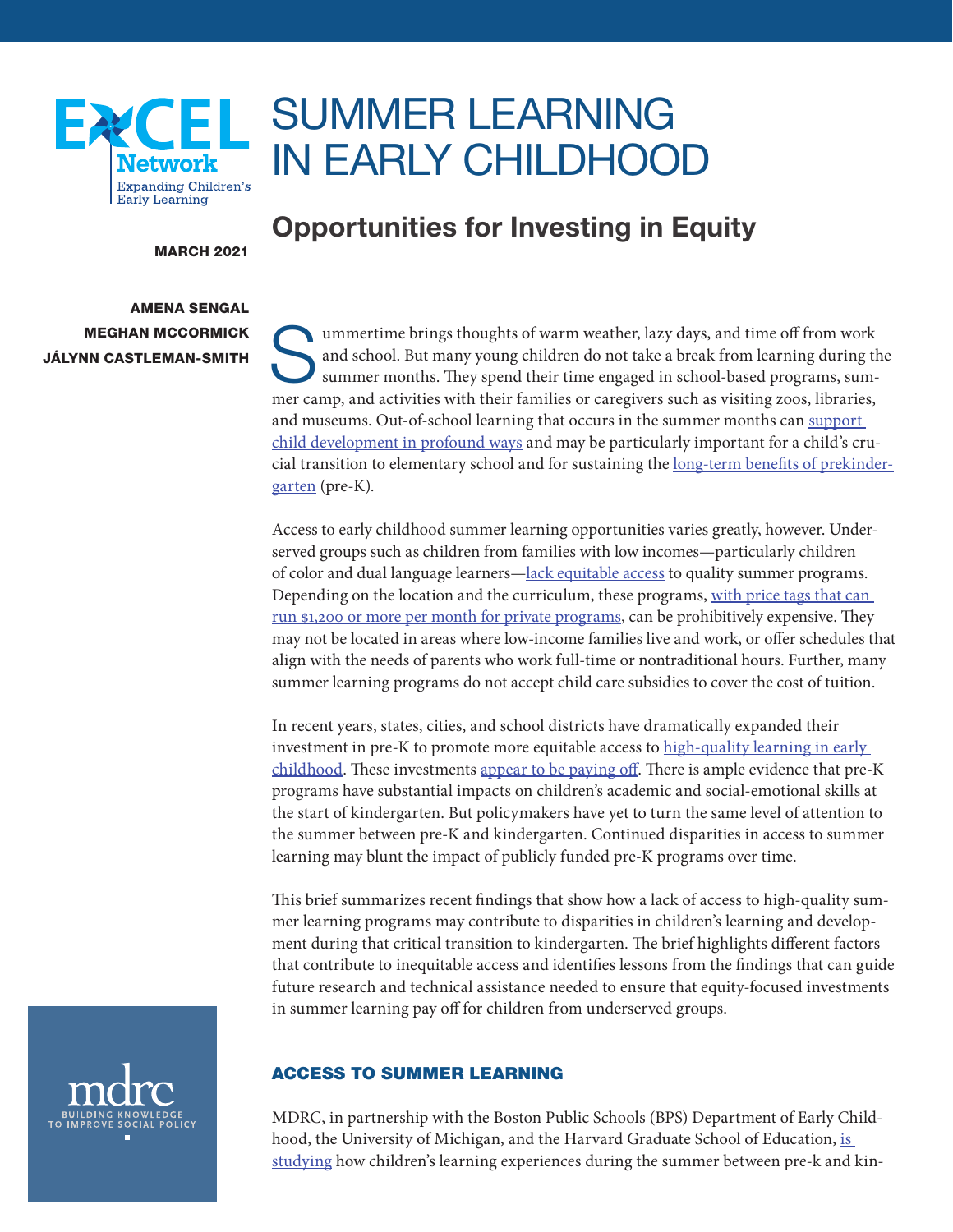dergarten influence their development. The team enrolled a sample of students from the BPS prekindergarten program and followed them across pre-K and kindergarten from 2016 to 2018.

On average, students in the sample continued to grow in their language and math skills across the summer, and the team did not find any evidence of summer learning *loss* for these young children, although growth in skills during the summer was *slower* compared with the pre-K and kindergarten academic years.

However, inequities emerged when the data were disaggregated by family income and race. During the pre-K and kindergarten school years, children from different racial, ethnic, and income groups tended to learn at the same rate. During the summer break, however, White children and children from higher-income households showed faster growth in language and math skills than non-White children and children from lower-income households. These findings mirror [prior research](https://scholar.harvard.edu/dmq/publications/seasonal-dynamics-academic-achievement-inequality-socioeconomic-status-and) on the seasonal pattern of achievement and inequality among students in elementary school.

Participation in a formal summer learning program appeared to benefit students overall. As illustrated in Figure 1, children who enrolled in center-based summer care showed faster growth in math



#### FIGURE 1. VARIATION IN CHILDREN'S DEVELOPMENT OF MATH SKILLS ACROSS PRE-K AND KINDERGARTEN, BY ENROLLMENT IN A SUMMER LEARNING PROGRAM

SOURCE: ExCEL P-3 Longitudinal Dataset.

NOTE: <sup>a</sup>These numbers refer to children's predicted scores on the Woodcock Johnson Applied Problems, which is an assessment of early math skills.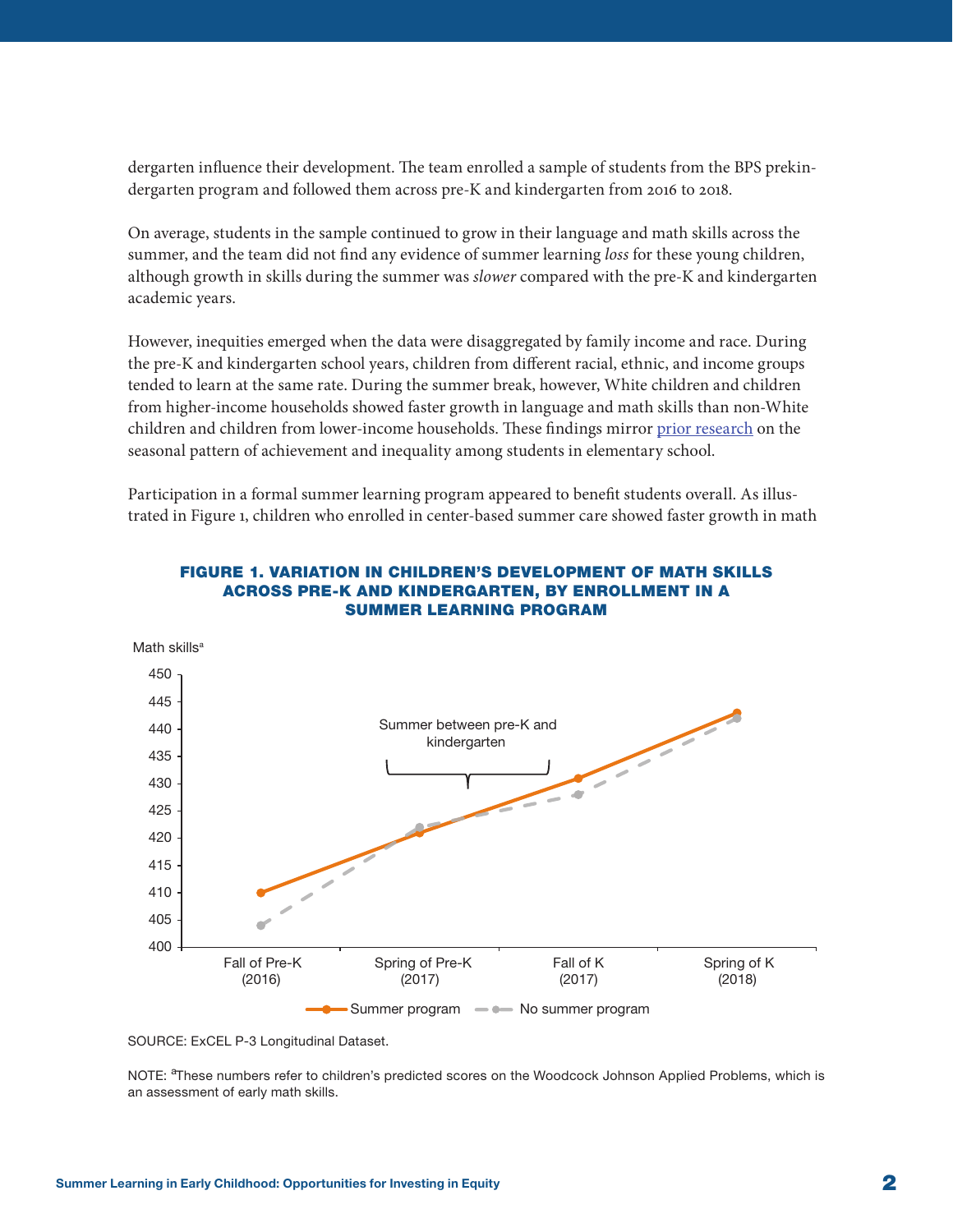<span id="page-2-0"></span>skills between the end of pre-K and the start of kindergarten than children who stayed at home with a parent, family member, or babysitter. However, not all groups accessed summer learning at the same rates. Students from low-income households and students of color were less likely than their higher-income and White peers to enroll in any formal summer learning program between pre-K and kindergarten. Even when access was available, for children from lower-income households, attending a summer learning program was associated with *less* growth in language skills versus staying at home, as shown in Figure 2, suggesting that the programs may not have been of the same caliber as the ones attended by more economically advantaged children.<sup>[1](#page-5-0)</sup> Findings from MDRC's work in Boston suggest that the lack of access to *quality* summer programs can reinforce and even widen inequities in children's learning during the transition to kindergarten based on family income, race, and ethnicity.

#### FIGURE 2. VARIATION IN CHILDREN'S DEVELOPMENT OF LANGUAGE SKILLS ACROSS PRE-K AND KINDERGARTEN, BY FAMILY INCOME AND ENROLLMENT IN A SUMMER LEARNING PROGRAM



SOURCE: ExCEL P-3 Longitudinal Dataset.

NOTE: <sup>a</sup>These numbers refer to children's predicted scores on the Peabody Picture Vocabulary Test IV, which is an assessment of children's receptive vocabulary.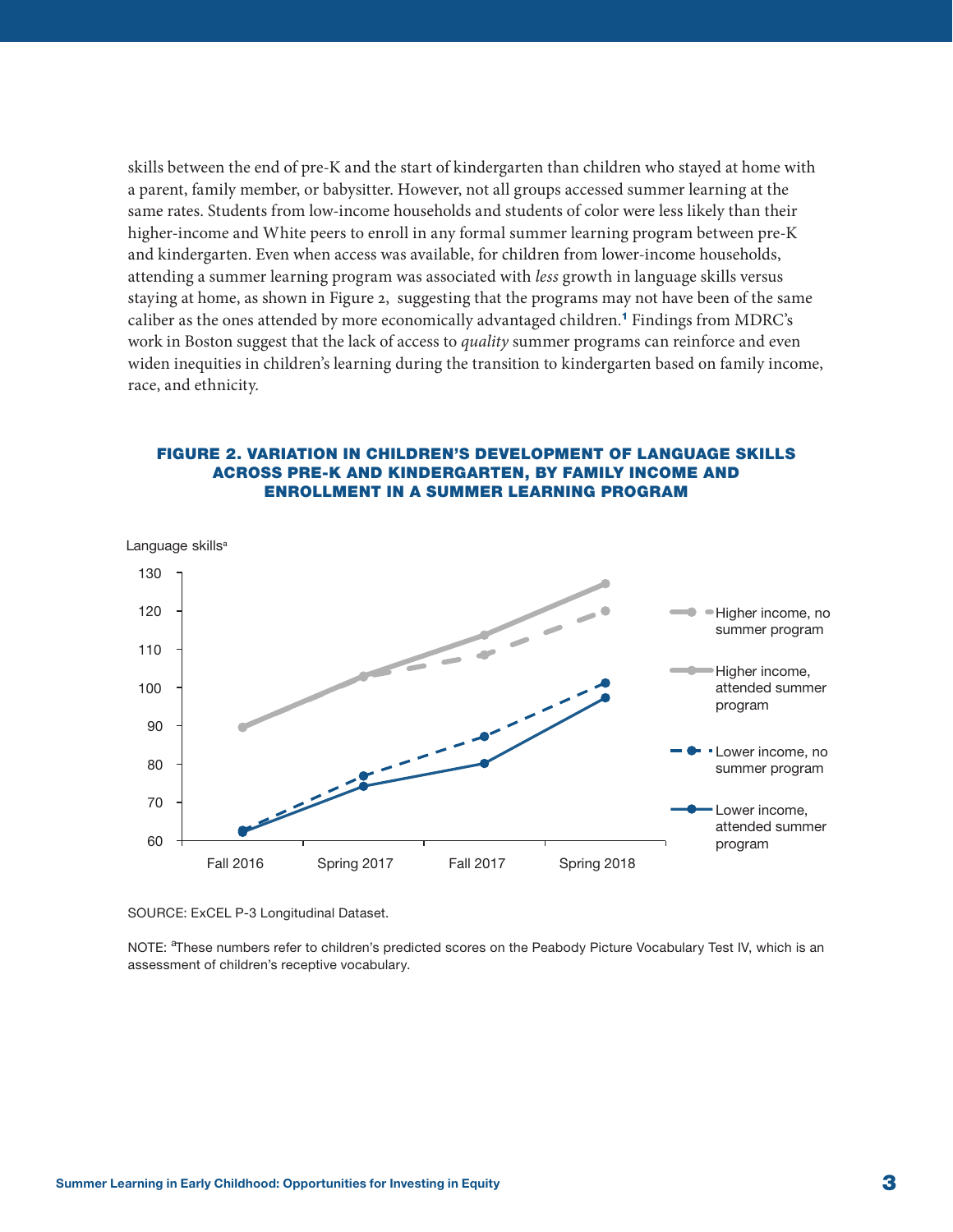#### BARRIERS TO ACCESSIBILITY

In a related research project, MDRC conducted a national review to identify free summer programs [designed to support kindergarten readiness](https://www.mdrc.org/sites/default/files/ExCEL_Summer_Boost_revised.pdf) and to help children who did not attend a formal pre-K program "catch up" to the academic skills of their pre-K–attending peers. The team identified 20 promising programs and explored the barriers administrators faced in implementing their models and the strategies they used to overcome those barriers. During the summer of 2017 and 2018, the team also had the opportunity to observe program activities and provide technical assistance to two district-run summer learning programs for rising kindergarteners. Insights from these efforts can help inform future investments in early childhood summer learning.

Some of the summer programs faced challenges recruiting children who had not enrolled in a formal pre-K program during the prior academic year. Among those challenges:

- Key structural barriers to promoting program enrollment, such as availability of transportation and physical location.
- A lack of clear information for families about the availability of programs and little support for how to navigate the enrollment process. Programs that targeted children who had not previously enrolled in pre-K reported difficulties sharing information with families about the summer learning opportunities available to them. Some publicly funded programs included in the search had cumbersome enrollment processes that required layers of paperwork and complicated procedures for determining eligibility.
- Difficulties in a program's ability to identify and reach out to families who might benefit from summer learning because information was not available about age-eligible children who were not yet connected to a school system in the winter and spring prior to kindergarten.

Programs may be most successful in overcoming access challenges when their design matches parent needs and preferences. Observation of the Pittsburgh summer learning program Little Dreamers revealed a number of insights for designing interventions that can overcome enrollment barriers, particularly those related to location, as described in Box 1.

There was somewhat limited information available to the research team to help determine the quality of the summer programs that are accessible to young children from underserved populations. An examination of how these children's experiences in summer learning compare to the experiences of White and more economically advantaged children is needed, in order to understand whether summer learning has the potential to enhance equity. It is possible that continued work to incorporate parents' perspectives into early childhood summer learning programs will support the broader goal of ensuring that these programs are not only high-quality but are directly responsive to the needs of the children and families they are designed to serve.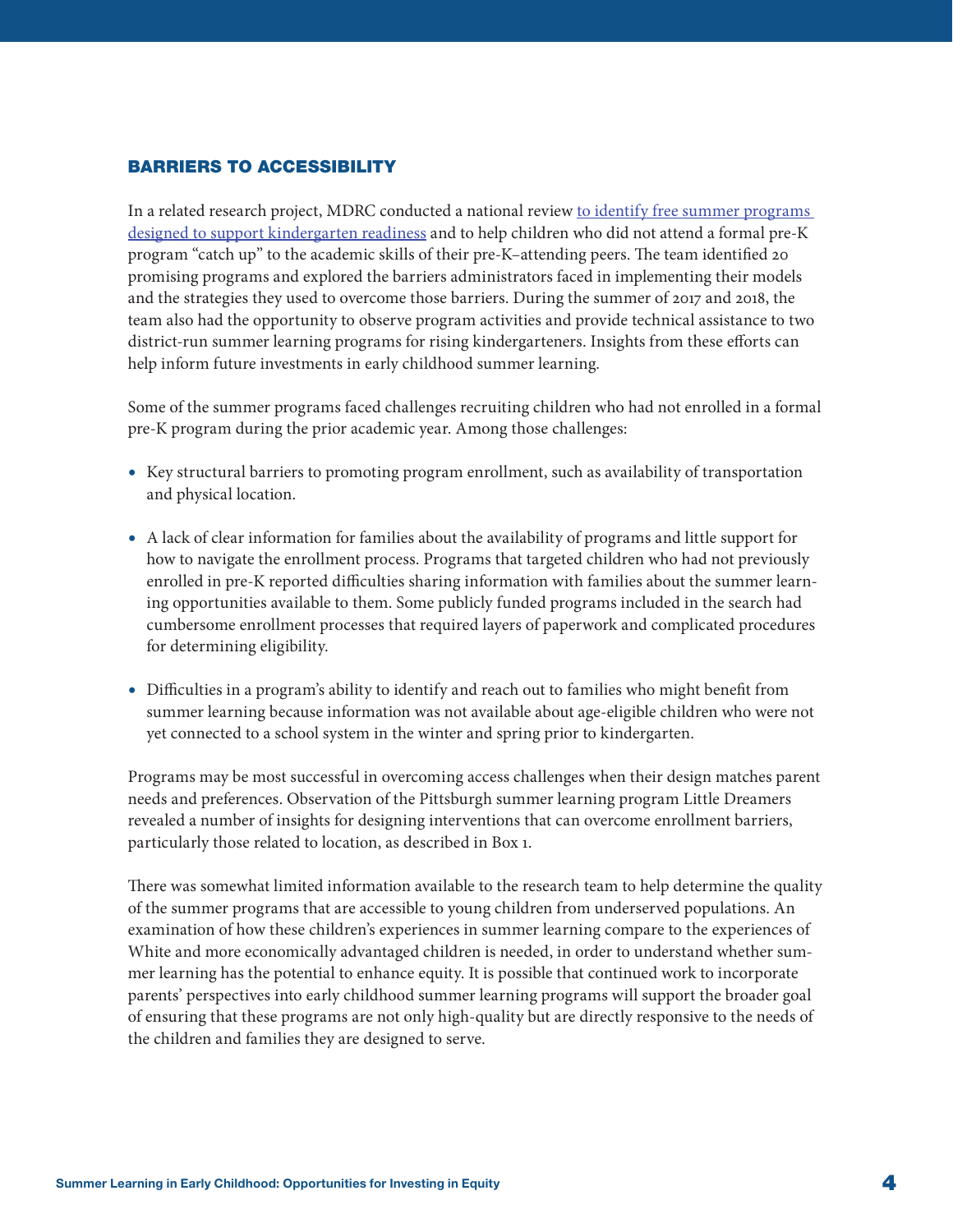#### BOX 1. LESSONS FROM THE LITTLE DREAMERS SUMMER PROGRAM

Little Dreamers, which launched in the summer of 2018, is an extension of the Summer Dreamers Academy, a no-cost, out-of-school time academic and enrichment program operated by Pittsburgh Public Schools (PPS). In its debut summer, Little Dreamers served approximately 300 children who were entering kindergarten the following fall. Supported by MDRC in partnership with PPS and local foundations, the program was offered at six locations that ranged from the Children's Museum of Pittsburgh to a high school that also hosted Summer Dreamer students. Although MDRC's planned study of the program was not completed due to sampling issues, the research team was able to collect some anecdotal and descriptive data on Little Dreamer participants and their families to help inform future summer programs.

- The two most popular Little Dreamers programs were hosted at the children's museum and a science and technology school. Parents reported being interested in these programs because they were located in visually stimulating, enriching, and aesthetically pleasing spaces.
- Parents were less interested in enrolling their children in the program hosted at a local high school. They reported being nervous about their four- and five-year-old children attending school with middleand high school–age students in a setting that had experienced violent incidents in recent months.
- Parents also preferred summer programs that were within walking distance of their homes versus those located farther away—even if the program offered transportation—because they were concerned about putting their young children on a bus to travel across the city.

#### REFLECTIONS AND RECOMMENDATIONS FOR TARGETING INVESTMENTS IN SUMMER LEARNING

MDRC's work to date on early childhood summer learning suggests a number of areas for future investment. As noted above, in exploring the Boston data, the team found that children from higher-income households who enrolled in a summer learning program showed faster growth in skills than their similarly advantaged peers who stayed at home during the summer. However, the opposite was true for children from lower-income households: Attending a summer learning program was associated with *less* growth in language skills versus staying at home. Although more research is needed, this finding suggests that access alone is not sufficient. Future research can help pinpoint key intervention opportunities aimed at improving equity in access to *quality* summer learning experiences.

Such an equity-focused agenda also requires that programs use a strengths-based approach that tailors content to the unique needs and experiences of the children they serve. Programs that use deficit models that directly target particular skills or even employ a one-size-fits-all approach may be equal but not equitable. For example, in the review of existing summer learning programs, the research team found variations in the amount of time each one spent on enrichment activities such as music,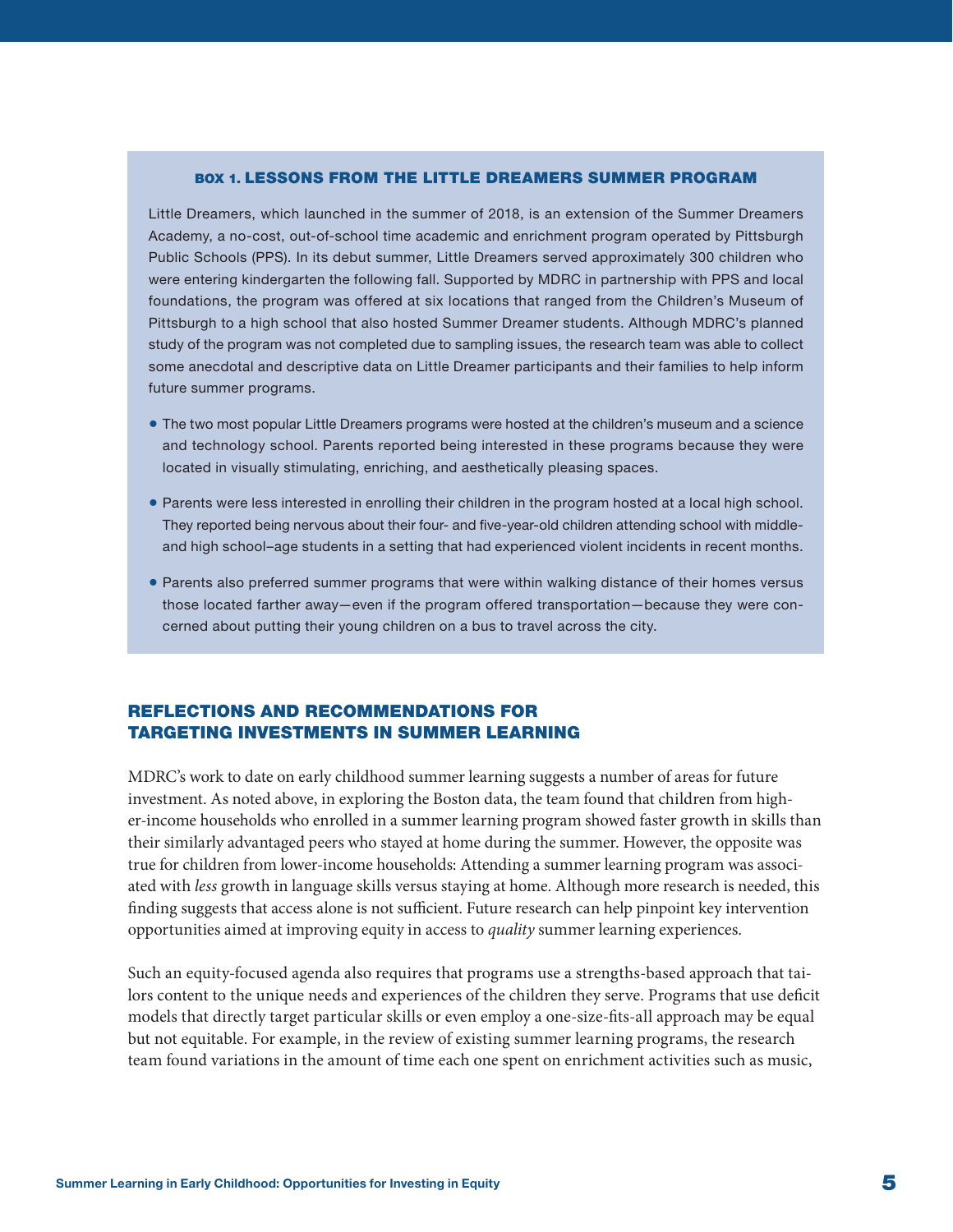<span id="page-5-0"></span>art, drama, and sports, in addition to academic instruction. Enrichment activities have been shown [to improve](https://kinder.rice.edu/sites/default/files/documents/Investigating%20Causal%20Effects%20of%20Arts%20Education%20Experiences%20Final_0.pdf) elementary students' academic and social-emotional skills. Further work that is focused on designing equitable summer programs may want to consider how both enrichment *and* academic activities can be incorporated to address the particular needs and preferences of the children they target. Implementation research and rigorous evaluation are also needed to document whether and how models use an equity focus to target programming and to estimate the effects of these interventions on children's learning and development.

While MDRC's review did not explicitly examine the extent to which families were involved in program design and delivery, there is a clear imperative for future work in this area. Incorporating families' lived experiences into the development of summer models can inform both the choice of activities offered and how they are provided, in a way that aligns more closely with parents' preferences and needs. Such efforts can also encourage higher levels of participation by the families the programs seek to engage.

Expanding universal pre-K, especially during the academic year, has strong bipartisan support. To help ensure that this investment pays off equitably for children of all backgrounds, more research is needed to understand how the variations in access to and quality of out-of-school summer learning experiences affect children's outcomes. These investments will have significant costs—a critical factor that will likely limit some localities' ability to mount summer programs. However, by explicitly designing summer learning programs that promote equity in access *and* outcomes, localities will be better poised to provide key opportunities to enhance the learning and development of historically underserved children. ■

#### NOTES

[1](#page-2-0) Meghan P. McCormick, Mirjana Pralica, Paola Guerrero-Rosada, Christina Weiland, JoAnn Hsueh, Barbara Condliffe, Jason Sachs, Catherine Snow, "Can Center-Based Care Reduce Summer Slowdown Prior to Kindergarten?" *American Educational Research Journal* (July 2020).